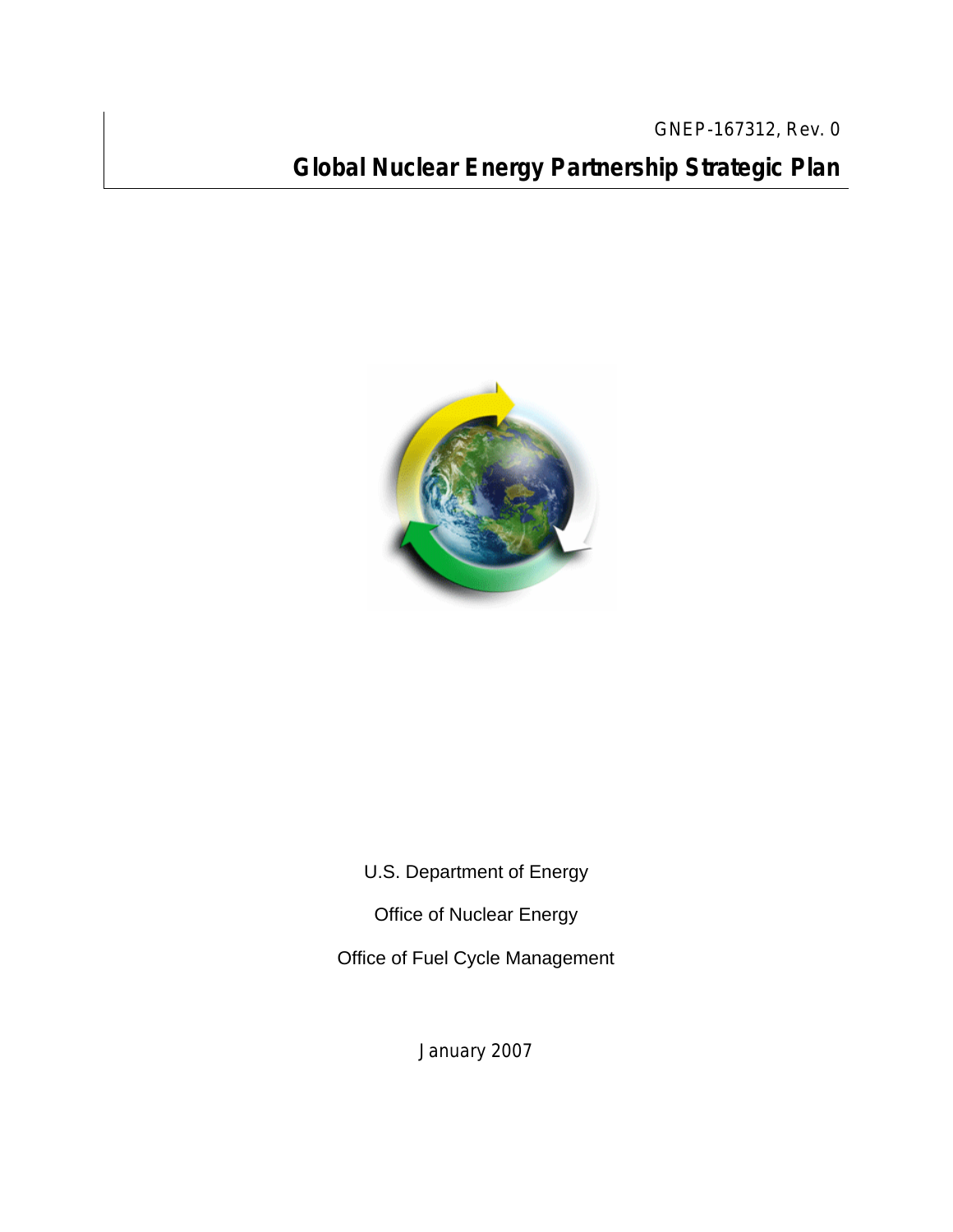#### **Table of Contents**

| 2.2.1<br>2.2.2 |  |
|----------------|--|
|                |  |
|                |  |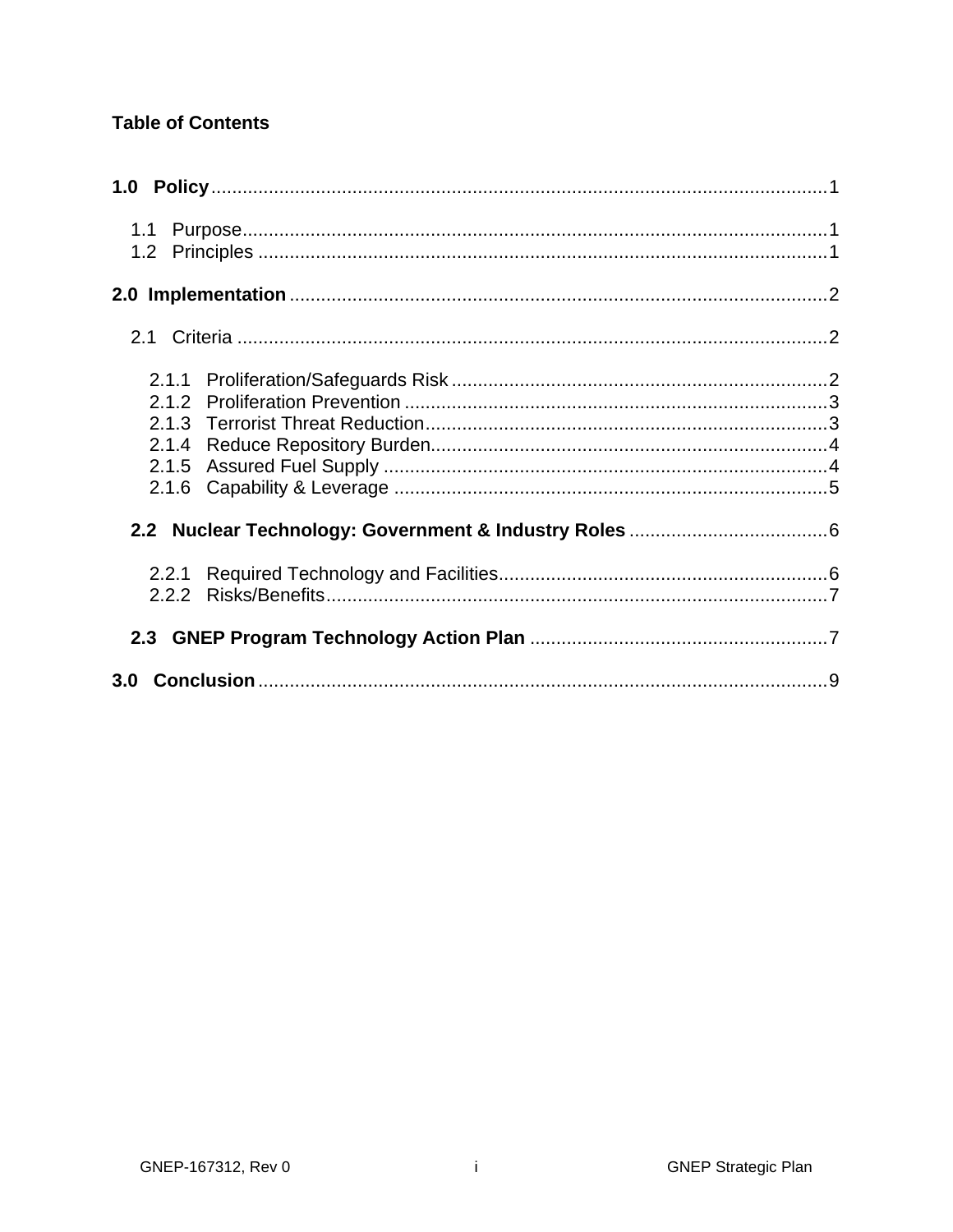#### **GNEP Strategic Plan**

# **1.0 Policy**

#### **1.1 Purpose**

The United States "will build the Global Nuclear Energy Partnership to work with other nations to develop and deploy advanced nuclear recycling and reactor technologies. This initiative will help provide reliable, emission-free energy with less of the waste burden of older technologies and without making available separated plutonium that could be used by rogue states or terrorists for nuclear weapons. These new technologies will make possible a dramatic expansion of safe, clean nuclear energy to help meet the growing global energy demand."

GNEP seeks to bring about a significant, wide-scale use of nuclear energy, and to take actions now that will allow that vision to be achieved while decreasing the risk of nuclear weapons proliferation and effectively addressing the challenge of nuclear waste disposal. GNEP will advance the nonproliferation and national security interests of the United States by reinforcing its nonproliferation policies and reducing the spread of enrichment and reprocessing technologies, and eventually eliminating excess civilian plutonium stocks that have accumulated.

#### **1.2 Principles**

To enable the expansion of nuclear energy for peaceful purposes and make a major contribution to global development into the 21<sup>st</sup> century, the United States seeks to pursue and accelerate cooperation to:

- Expand nuclear power to help meet growing energy demand in an environmentally sustainable manner.
- Develop, demonstrate, and deploy advanced technologies for recycling spent nuclear fuel that do not separate plutonium, with the goal over time of ceasing separation of plutonium and eventually eliminating excess stocks of civilian plutonium and drawing down existing stocks of civilian spent fuel. Such advanced fuel cycle technologies would substantially reduce nuclear waste, simplify its disposition, and help to ensure the need for only one geologic repository in the United States through the end of this century.
- Develop, demonstrate, and deploy advanced reactors that consume transuranic elements from recycled spent fuel.
- Establish supply arrangements among nations to provide reliable fuel services worldwide for generating nuclear energy, by providing nuclear fuel and taking back spent fuel for recycling, without spreading enrichment and reprocessing technologies.

<sup>1</sup> <sup>1</sup> *The National Security Strategy of the United States of America* (March, 16, 2006): 29.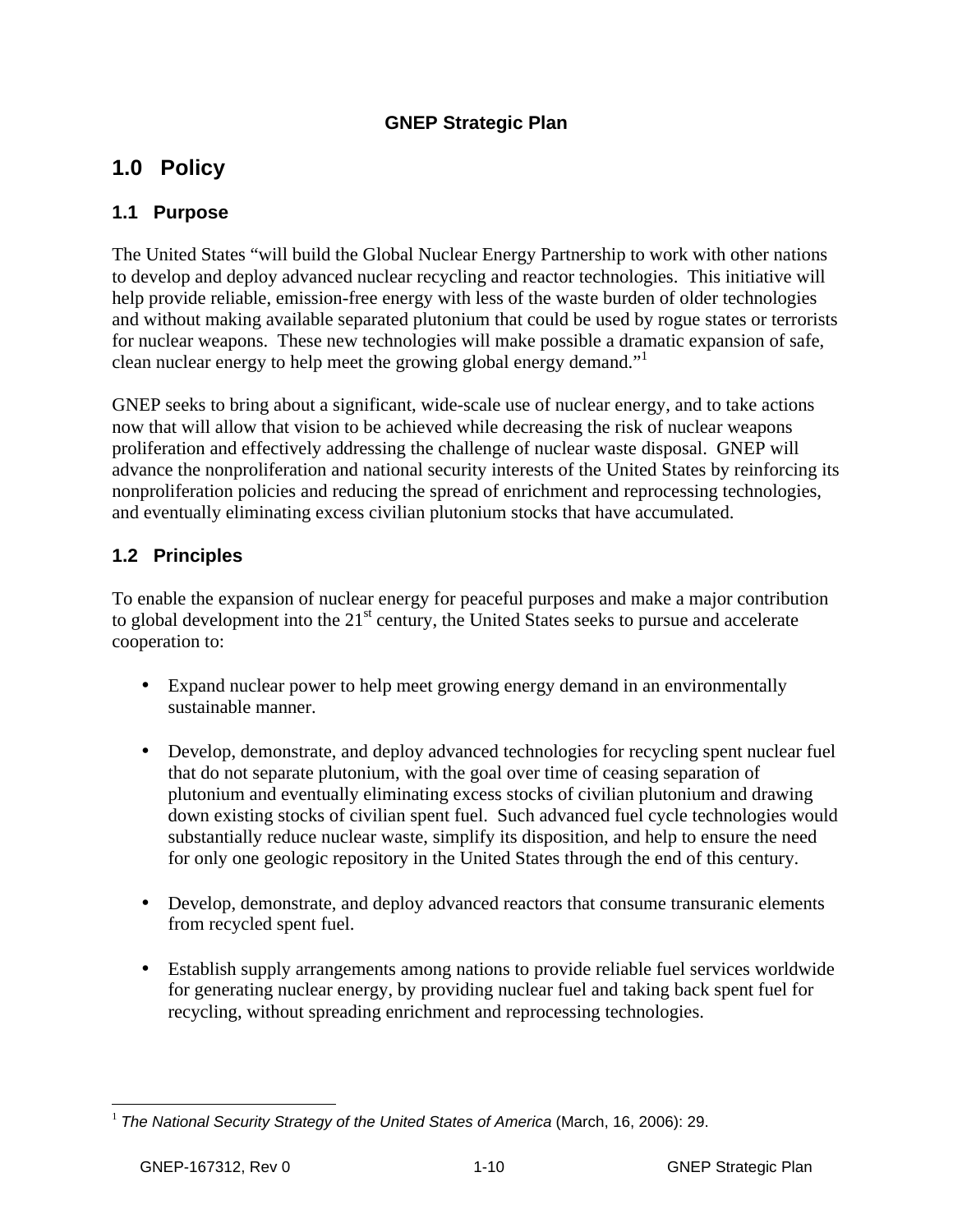- Develop, demonstrate, and deploy advanced, proliferation resistant nuclear power reactors appropriate for the power grids of developing countries and regions.
- In cooperation with the IAEA, develop enhanced nuclear safeguards to effectively and efficiently monitor nuclear materials and facilities, to ensure commercial nuclear energy systems are used only for peaceful purposes.

# **2.0 Implementation**

The need for nuclear energy to play a major role in meeting base load electrical energy requirements is now recognized by most of the world's industrialized nations. Similarly, in the United States there is growing recognition of the need to start building new nuclear power plants as soon as possible and to rebuild our national nuclear infrastructure -- needs supported by both the Energy Policy Act of 2005 and DOE's Nuclear Power 2010 program. This paper outlines an implementation strategy to enable a world-wide increase in the use of nuclear energy safely, without contributing to the spread of nuclear weapons capabilities, and in a manner that responsibly disposes of the waste products of nuclear power generation. First, some key evaluative criteria any GNEP fuel cycle must address are outlined. Second, the GNEP technology requirements for government and industry are discussed, with a focus on those facilities of GNEP to be built and proven in the U.S. Third, a two year GNEP Program Technology Action Plan is outlined.

## **2.1 Criteria**

## **2.1.1 Proliferation/Safeguards Risk**

Two parts of the nuclear fuel cycle that have the greatest potential of misuse for the purpose of developing nuclear weapons are the enrichment process and the spent fuel reprocessing/refabrication process. Enrichment facilities typically separate uranium with a U235 content of 2.5% to 5% for use in a nuclear power plant, which is not weapons- useable. However, the same enrichment technology could be used to produce highly enriched uranium that would be weapons useable. Similarly, a reprocessing plant using solvent extraction technology takes used fuel from a reactor and separates the remaining useable nuclear fuel (plutonium and uranium) from other waste products. As long as the fissile materials remain combined with sufficient quantities of non-fissile materials the product is not directly useable as a nuclear weapon. However, the same technology can separate plutonium and could be used for weapons purposes. Safeguarded nuclear power plants do not by themselves present a significant proliferation risk.

The risk of non-peaceful use of the civilian nuclear fuel cycle comes from two principal sources: (1) a nation wanting to advance toward the capability to build nuclear weapons in a shorter period of time and (2) a terrorist group wanting to divert nuclear materials to quickly fabricate and explode an improvised nuclear device or a dirty bomb. GNEP aims to address both of these issues by providing incentives to forego enrichment and reprocessing facilities, and by eliminating over time excess stockpiles of civil plutonium.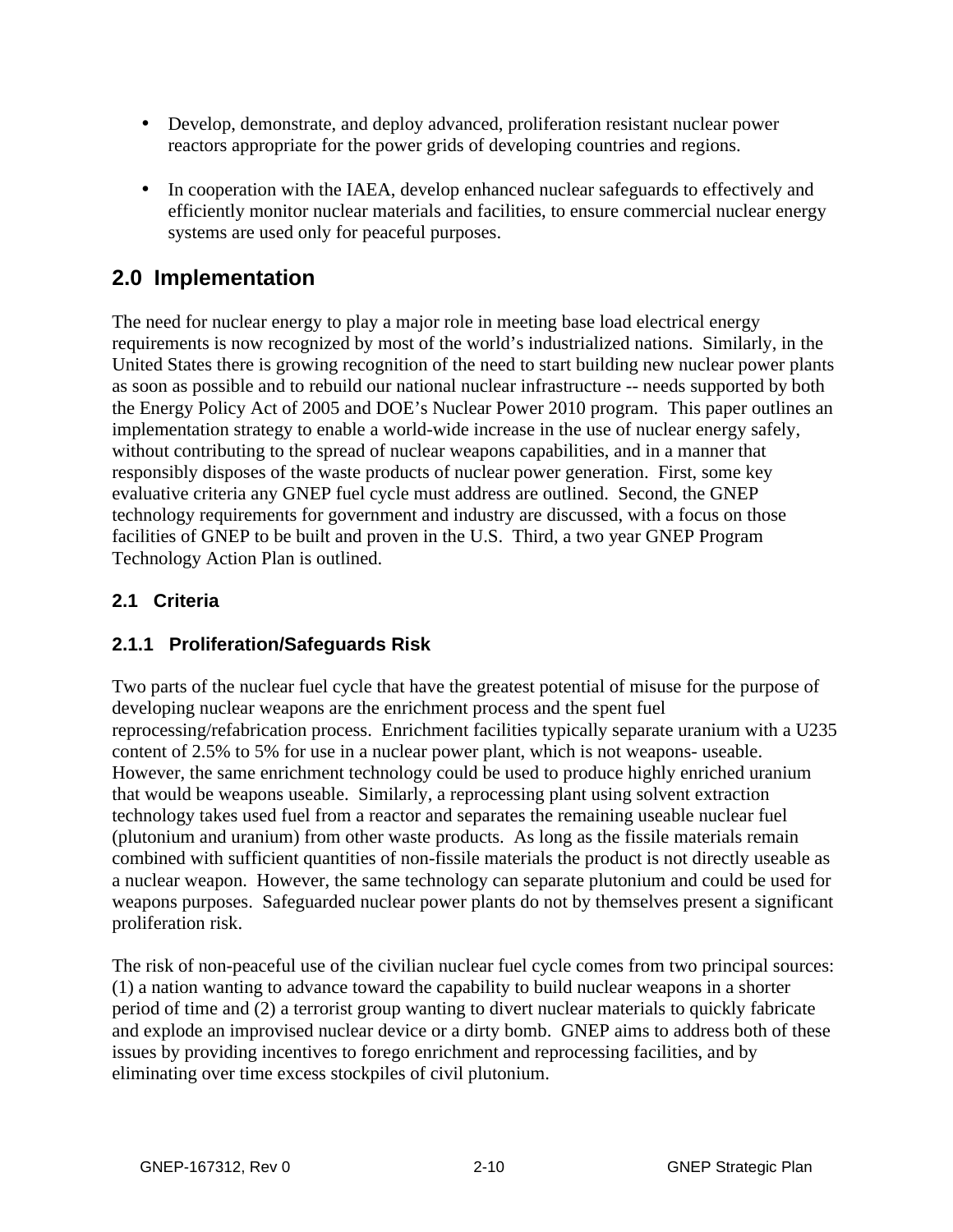#### **2.1.2 Proliferation Prevention**

Preventing the spread of commercial nuclear technology does not by itself prevent the spread of weapons capability. Several countries that have no commercial nuclear reactors have either developed or sought to develop nuclear weapons; e.g., North Korea or Libya. The plutonium contained in spent fuel discharged from a Light Water Reactor is not considered "weapons grade." However, plutonium separated from spent nuclear fuel could be fashioned into a weapon and achieve a nuclear yield of some magnitude. Further, both centrifuge enrichment plants and chemical reprocessing plants can be readily adapted from commercial use to weapons use.

For the past 30 years the United States has conducted research to develop advanced methods of reprocessing spent commercial nuclear fuel that might make reprocessing easier to safeguard and more proliferation-resistant. While safeguarding bulk-handling facilities will continue to pose significant technical challenges, advances have been made in developing processes that are easier to safeguard, allow improved materials accountability, are more resistant to terrorist threat, and offer the possibility of placing a much reduced burden on our waste disposal facilities.

However, *there is no technology "silver bullet" that can be built into an enrichment plant or reprocessing plant that can prevent a country from diverting these commercial fuel cycle facilities to non-peaceful use.* From the standpoint of resistance to rogue-state proliferation there are limits to the nonproliferation benefits offered by any of the advanced chemical separations technologies, which generally can be modified to produce plutonium if a nation is willing to withdraw from its Non-Proliferation Treaty (NPT) or violate its NPT or safeguards obligations.

One challenge we face is that all nations that have signed the NPT retain the right to pursue enrichment and reprocessing for peaceful purposes in conformity with article I and II of the Treaty. GNEP seeks to develop advanced fuel cycle technology for civil purposes, centered in existing fuel cycle states that would allow them to provide fuel services more cheaply and reliably than other states could provide indigenously.

## **2.1.3 Terrorist Threat Reduction**

In the most general terms, GNEP seeks to eliminate over time excess stocks of separated plutonium and reduce stocks of spent fuel worldwide, thereby strengthening nuclear security worldwide.

In more specific terms, a key objective with respect to any GNEP recycling facility is to deny access to fissile nuclear materials of critical mass that could be readily made into a nuclear device. Supportive policies can be implemented in this regard: (1) minimize transportation; keep fissile materials inside one integrated facility from the time used fuel enters until recycled material leaves; (2) maintain a mixture of fissile material with non-fissile material in a ratio that is not easily useable as a weapon; (3) use advanced safeguards and security techniques; and (4) maintain a goal of minimizing the buildup of, and eventually eliminating, stockpiles of separated civilian plutonium or its near equivalent.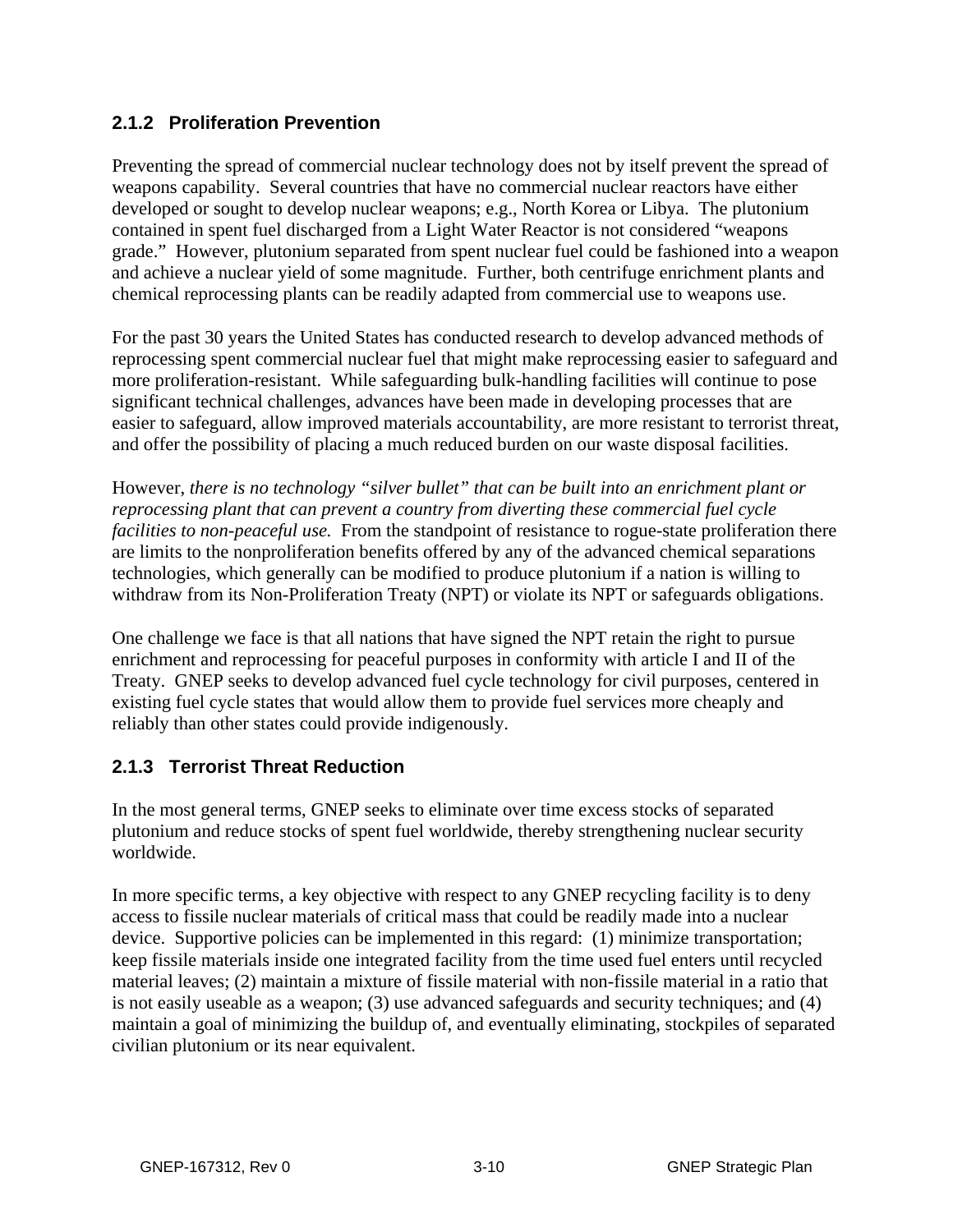#### **2.1.4 Reduce Repository Burden**

Commercial spent nuclear fuel can either be disposed of directly into a repository (e.g., Yucca Mountain in the U.S.) or reprocessed/recycled and the byproduct high level waste sent to a repository.

The PUREX reprocessing technology currently in use in France and the U.K., for example, has three basic product streams: uranium, plutonium, and vitrified high level waste that includes fission products and minor actinides. Other residues include the cladding hulls, process wastes and some noble gases. (Japan mixes some uranium with the plutonium at the end of their process so no pure plutonium exits in the final reprocessing stage. Both France and a U.S. company have proposed a variant of their process that does not result in a pure plutonium product stream.) The vitrified waste product can be uniform, well characterized and robust. Repository capacity would also be increased through this recycling method (because of the change in the waste form) and the amount of spent fuel to be disposed of would decrease, thus resulting in a double benefit to our waste disposal obligations. The actual volume of that benefit could vary substantially depending on factors such as the length of time the spent fuel is cooled prior to reprocessing. Reprocessing using this proven and currently available technology (light water reactor with a mixed oxide fuel) would offer some minor benefit to the repository but would not meet the GNEP objectives.

The full benefit envisioned for the separations process in GNEP anticipates substantial repository benefits (by separating out all the actinides) and a reduction in liquid process waste. The most significant repository benefits can be achieved by removing the very long-lived minor actinides and recycling them as part of the fuel for fast reactors. To obtain a repository capacity increase ranging from one to two orders of magnitude and allow Yucca Mountain to satisfy our repository needs for the remainder of the 21<sup>st</sup> century it will be necessary to remove and fission through recycle the very long-lived minor actinides. Further repository benefit can be achieved by removing the fission products cesium and strontium from the high level waste stream and allowing them to decay separately. These elements have a relatively short half life and after decay could be disposed of as low level waste. Additionally, removing the technetium and fixing it in a matrix with the cladding hulls could reduce the possibility of this fission product migrating away from the repository area. DOE has been conducting work on processes to achieve all of these additional advanced partitioning objectives as well as work on how to recycle and consume these materials in a fast spectrum reactor. To date these efforts have been carried out as part of the Advanced Fuel Cycle Initiative, and it is proposed to continue this work as part of the broader GNEP initiative. Similar work is being carried out in Japan, France and Russia with promising results.

## **2.1.5 Assured Fuel Supply**

The U.S. seeks to encourage the world's leading nuclear exporters to create a safe, orderly system that spreads nuclear energy without proliferation. States that refrain from enrichment and reprocessing would have reliable access at reasonable cost to fuel for civil nuclear power reactors.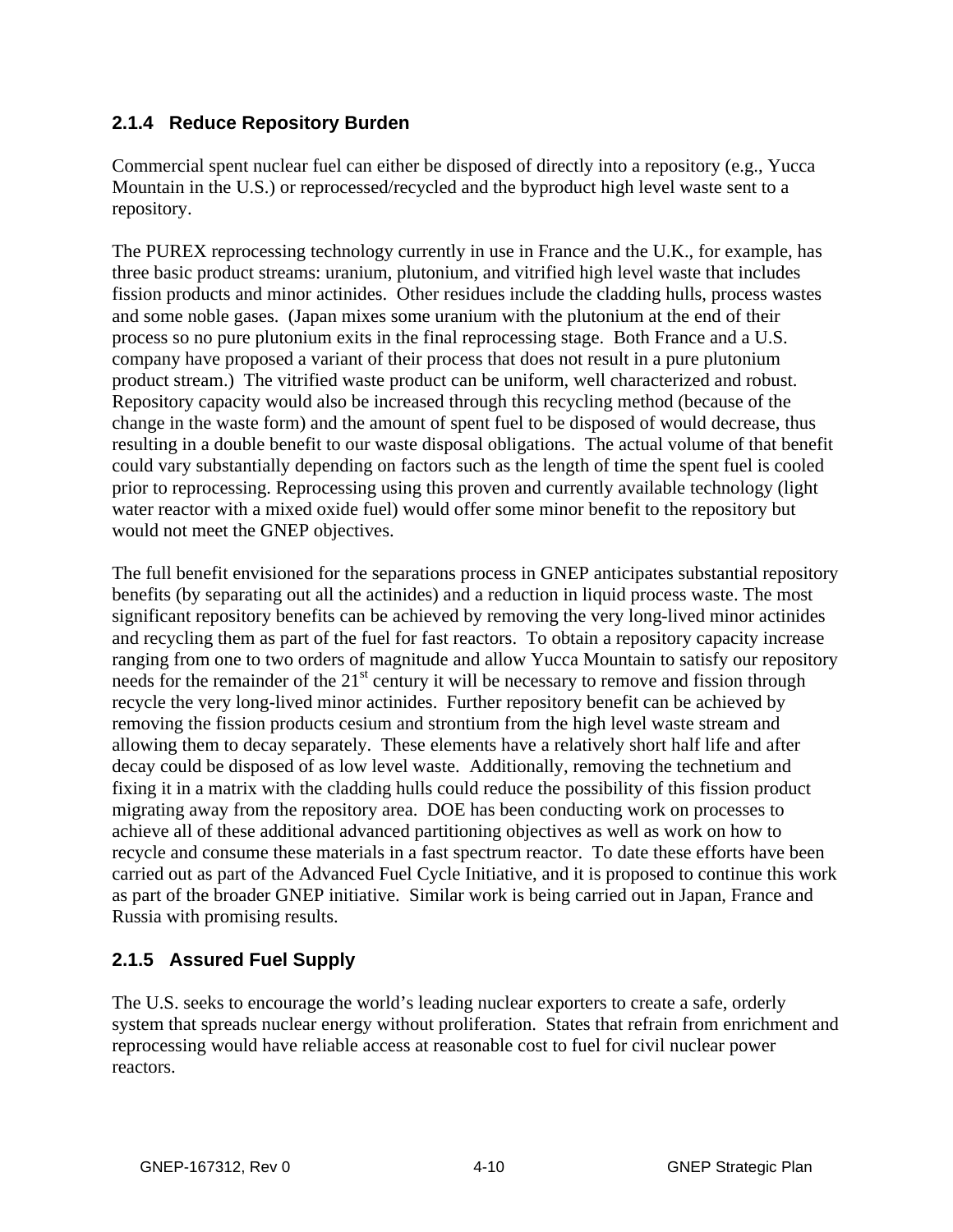The implementation of a regime by which nations wanting to enjoy the benefits of nuclear energy without needing to develop the expensive indigenous capability to enrich or reprocess spent nuclear fuel was the subject of an IAEA Special Event on *Assurances of Nuclear Supply and Nonproliferation* on September 19-22, 2006. This event attracted 300 international participants from 61 countries and organizations. A number of proposals were put forward, all having in common that a country choosing to obtain enrichment and reprocessing on the international market should be able to have international assurance that its nuclear fuel cycle requirements will be met. The six-country concept for reliable access to nuclear fuel, the U.S. commitments to support an enriched uranium reserve, and President Putin's initiative on international nuclear fuel service centers are all paths to a common objective of assuring that all nations should be able to enjoy the benefits of nuclear energy without the burden of investing in expensive enrichment and reprocessing facilities.

The implication for the U. S. is that if we are going to participate in assuring access to nuclear fuel, and in the longer term, spent fuel services, to these countries as they enter the nuclear arena, the U.S. must have the capability to provide the needed fuel cycle services – capability that we do not currently possess. Our fuel cycle technology should also build our ability, and those of our partners, to establish and sustain "cradle to grave" fuel service or leasing arrangements over time and at a scale commensurate with the anticipated expansion of nuclear energy by helping in a major way to solve the nuclear waste challenge.

## **2.1.6 Capability & Leverage**

The GNEP vision has been well received by the international nuclear community, particularly among the leading fuel cycle states. Sustaining and building on that enthusiasm depends upon the U.S. ability to get back in the commercial nuclear business and assume an active role. Participating fully in that business is essential in order to shape the rules that apply to it. The nuclear capability of the U.S. has atrophied over the past 30 years since the last nuclear plant construction permit was issued. We no longer have the capability to forge the ingots needed to fabricate major nuclear reactor components. Whereas, the U.S. was once the unquestioned leader in enrichment technology we currently meet only a portion of our domestic demand with outdated technology, and we depend on foreign sources for more than 80% of our enriched uranium requirements. We have no domestic commercial fuel recycling facilities, no operating fast- or gas-cooled reactors and no operating high level nuclear waste repository. Further, each year less and less of the nuclear material in international commerce is of U.S. origin and therefore subject to U.S. consent over its transfer and use.

However, we still have more operating nuclear reactors than any other nation; we have a vision of a future world that can universally enjoy the benefits of safe, economical, emission-free energy; and we have programs and plans to put the U.S. back in the nuclear energy game in a leadership role. Access to our market is itself a form of leverage. However, much international interest in GNEP and the resurgence of U.S. leadership is predicated on the assumption and belief that the United States will follow its words with concrete actions. Prospective partners await congressional action on the GNEP budget and will in part gauge the responsiveness of their actions by it.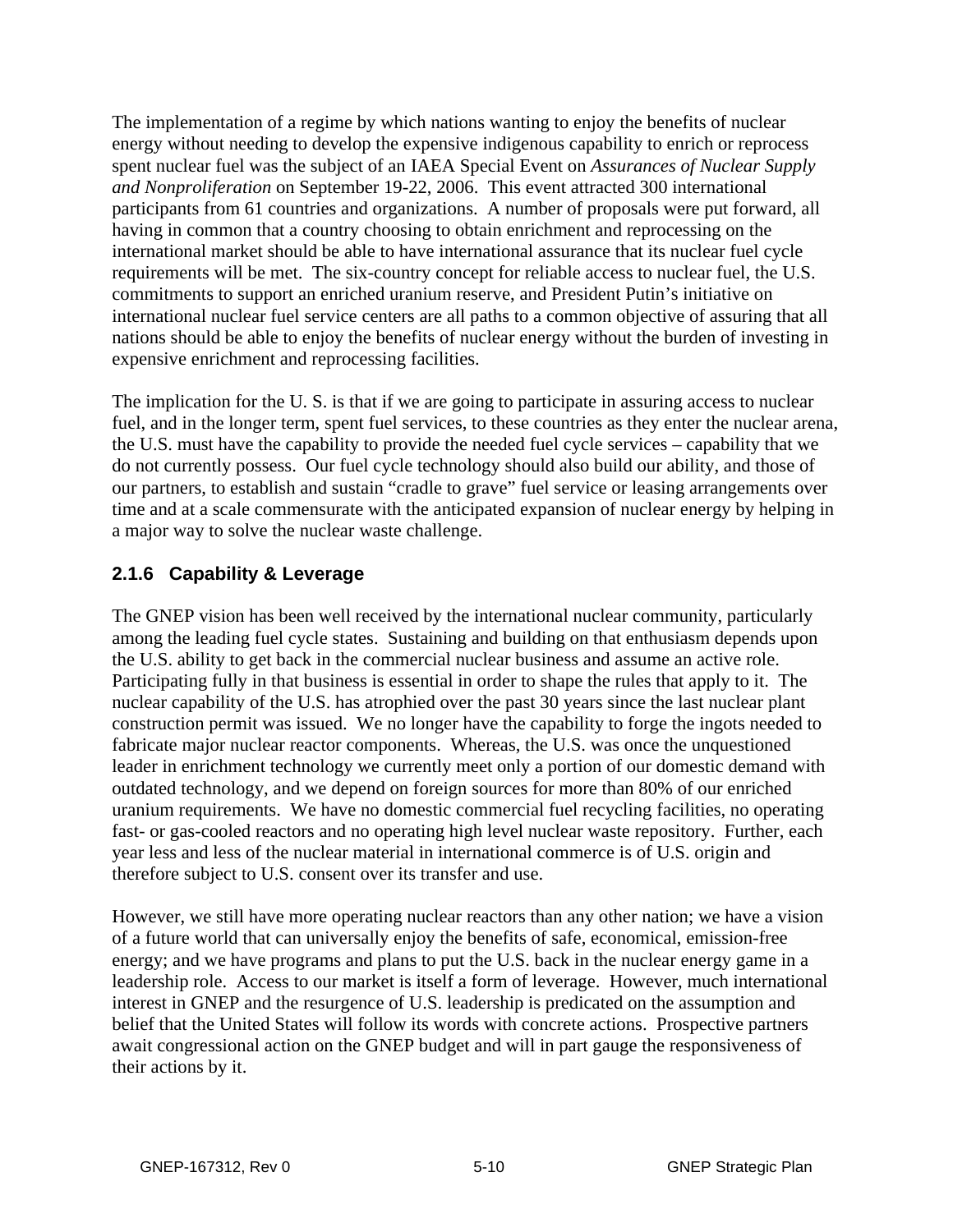Funding for GNEP is absolutely essential; how we spend those funds and how we leverage them to achieve the greatest effect is an equally important issue. In one sense, GNEP must be more than an R&D program. No matter how successful our laboratories and universities may be in solving the remaining fuel cycle technology issues, GNEP must build facilities that have true *commercial* value in order to succeed. If GNEP ends 15 or so years from now with nothing but test facilities in use at our national laboratories, then how do we make international "cradle to grave" fuel cycle services envisioned by the preceding section of this paper? In another sense, it is the responsibility of *government* to demonstrate for industry the feasibility of closing the fuel cycle in a time frame and manner that can achieve the GNEP vision. The challenge is to design the incentives and controls to implement our technology pathway that can reconcile these competing imperatives.

## **2.2 Nuclear Technology: Government & Industry Roles**

#### **2.2.1 Required Technology and Facilities**

There are three facilities<sup>2</sup> required to implement and thus affirm our commitment to GNEP: (1) a nuclear fuel recycling center to separate the components of spent fuel required by GNEP; (2) an advanced recycling reactor to burn the actinide based fuel to transform the actinides in a way that makes them easier to store as waste and produces electricity; and (3) an advanced fuel cycle research facility to serve as an R&D center of excellence for developing transmutation fuels and improving fuel cycle technology.

The pursuit of these three facilities constitutes a pathway with two complementary components. The first component, the nuclear fuel recycling center and the advanced recycling reactor, would be led by industry with technology support from laboratories, international partners, and universities. The second component, research and development led by the national laboratories, would include the advanced fuel cycle research facility funded by the Department and located at a government site. The two components would work closely together to move GNEP forward by integrating the national laboratories' capabilities with the needs of industry.

Sodium-cooled fast reactors suitable for adaptation as advanced recycling reactors already exist and there are proven separations processes. But there is a great deal of new technology that is needed to fully implement GNEP, and much of that technology can and must be developed at our national laboratories and universities in cooperation with similar international institutions. However, to effectively bring GNEP into the commercial application we need to engage industry now. Through submittal of Expressions of Interest, industry has indicated not only its support for GNEP, but a potential willingness to invest very substantial sums of private money to build and operate GNEP fuel cycle facilities. At this early point, it should be recognized that potential industry participants have expressed interest, but certainly have made no commitments or fully explained what strings they might wish to attach to their participation. Nonetheless, *a GNEP goal is to develop and implement fuel cycle facilities in a way that will not require a large amount of government construction and operating funding to sustain it.* However, GNEP will

 $\overline{a}$ 

 $2^2$  These facilities are referred to in other project documentation as the Consolidated Fuel Treatment Center (CFTC), the Advanced Burner Reactor (ABR), and the Advanced Fuel Cycle Facility (AFCF), respectively.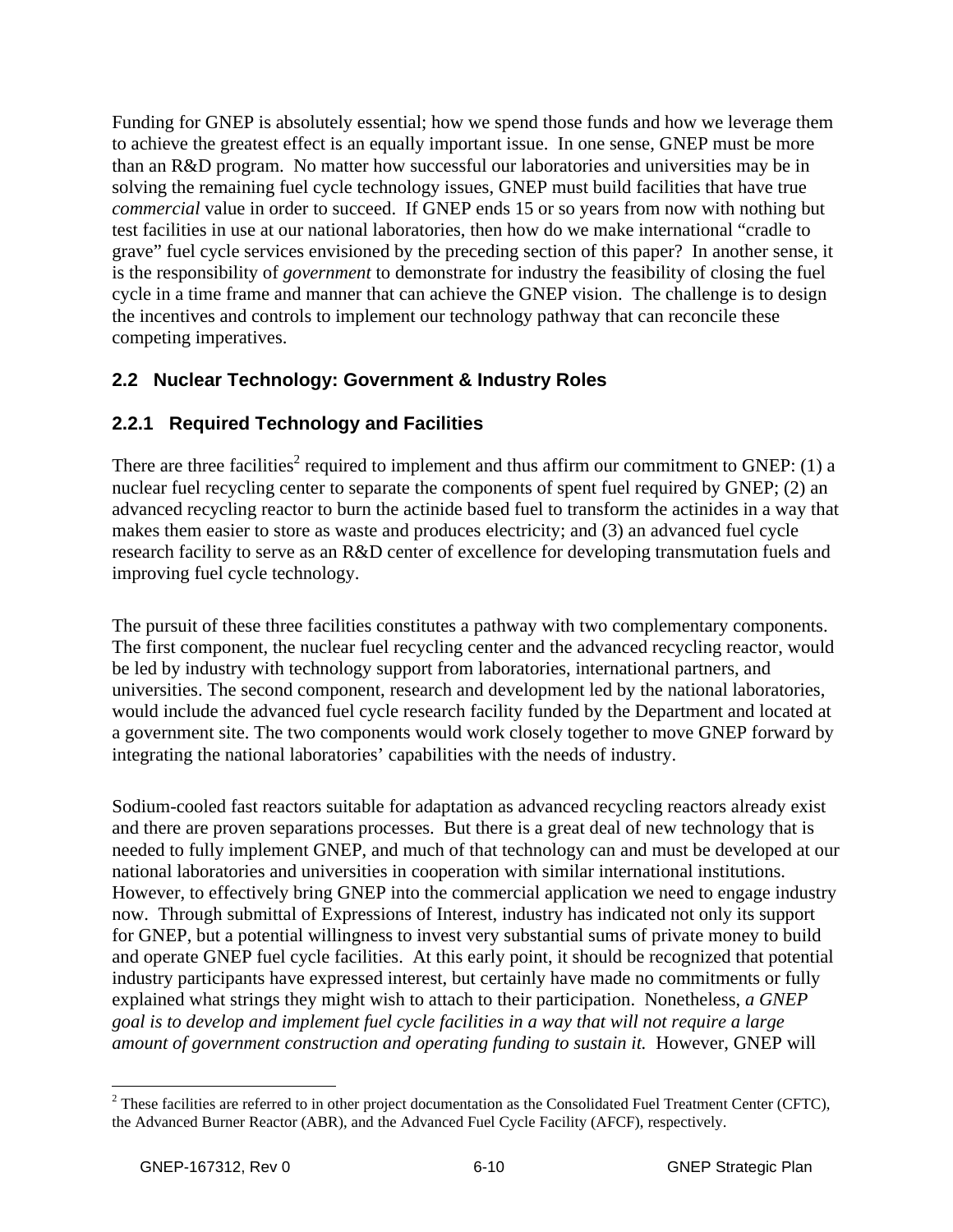also require a significant federal investment in supporting R&D and incentives to ensure that the long-term goals are sustainable

## **2.2.2 Risks/Benefits**

GNEP will have lasting benefits at home and abroad and also presents both technological and political risks. However, there are greater risks without GNEP.

The magnitude of this effort is large and involves significant domestic political challenges, as well as a substantial international effort. In the United States, difficulties in effectively dealing with spent fuel will plague the government from a liability standpoint, and impede growth in both the nuclear-generated electricity industry and energy security. Abroad, the anticipated nuclear growth will likely be widespread and allow the continued accumulation of separated plutonium for decades that could be misused by rogue-states.

Technical challenges remain for the implementation of the closed-fuel cycle as envisioned under GNEP. Many of the technologies essential for the successful implementation of GNEP have been demonstrated at laboratory and bench scale. But uncertainties – such as scaling up the chemical separations for the recycle process, or fabricating and qualifying the transmutation fuel for the advanced burner reactor – exist and require consideration. These technical risks warrant continued R&D and technology development for GNEP.

A government-industry partnership is required to implement GNEP. The approach outlined here requires expanded involvement of industry in the design of facilities in preparation for expansion to commercial scale. The approach is to define a technology roadmap to resolve those uncertainties in conjunction with assets available to the government (i.e., National Laboratories, universities, and international partners), but does so in a way that obviates the need to build engineering scale facilities. The government would necessarily define its requirements through contractual means to ensure commercial operation sustains policy goals. The ability of industry to execute the requirements set forth by the government and to demonstrate progress will require careful monitoring and control. This would ensure additional risks are identified in a timely fashion.

Thus, if successful, the approach could reduce overall costs, and increase the speed of arriving at a commercially operated system of prototype GNEP facilities, without significantly increasing programmatic risk.

## **2.3 GNEP Program Technology Action Plan**

The objective of this GNEP technology and facilities implementation plan is to harness and coordinate the strengths, capabilities and resources of industry, national laboratories, universities, and international partners with the clear objective of getting commercial scale facilities that accomplish our GNEP vision into use as quickly and economically as possible. At the core of this effort will be the development of a sound, achievable business plan. The task for the next two years is to assemble the requisite technology, economic and environmental information that can present a convincing case for a path forward to commercial scale facilities that can be approved by the Secretary of Energy in a Record of Decision. Specific programmatic actions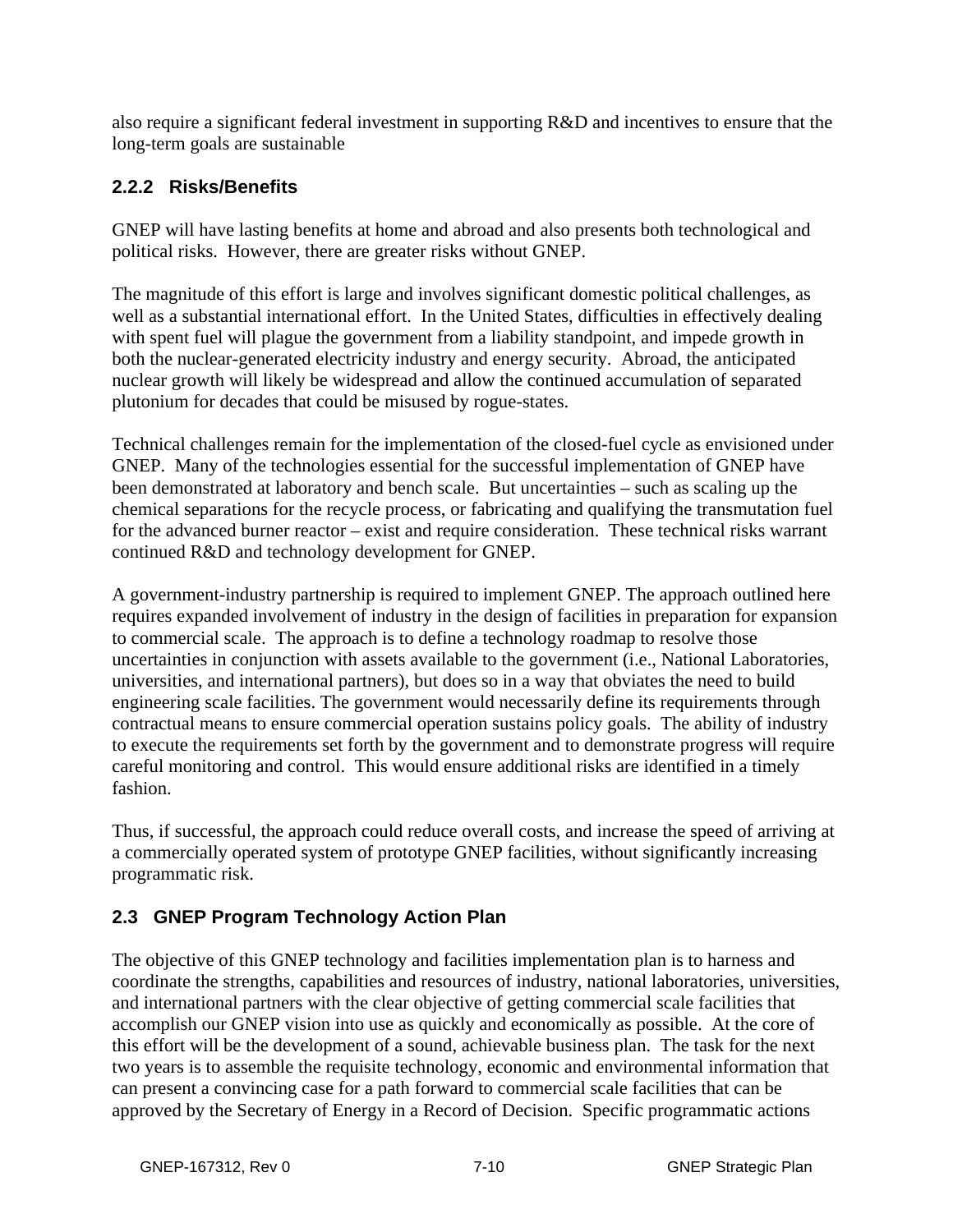planned (subject to funding, risk and project management processes specified in DOE Orders<sup>3</sup>) to reach this decision-point include:

- *Obtain input from U.S. and international industries and governments on how best to bring the needed GNEP facilities into being, what technology and policy issues must be resolved, and what business obstacles must be overcome.* (In the U.S., the line between government and industry is quite clear, but internationally there may be little or no distinction.) This process has already begun with the receipt of responses to DOE's request for Expressions of Interest in commercial scale fuel treatment and fast reactor facilities. These initial responses suggest that there is substantial industry interest in building and operating such facilities, and in doing so with private money and at their own risk under the proper circumstances. Separately, there appears to be genuine interest in an international fast reactor construction program.
- *Develop a detailed GNEP technology roadmap for demonstrating solutions to the remaining technical issues in order to support commercial GNEP facilities. Inform and adjust this roadmap with input received from industry, international partners, and the policy community.* Carry out the technology development work principally in existing U.S. national laboratory facilities, universities, in a advanced fuel cycle research facility and in the facilities of our international partners. Internationally, we will use existing Generation IV International Forum agreements, I-NERI agreements and new bilateral or multilateral agreements as appropriate.
- *Pursue industry participation in the development of conceptual design and other engineering studies that support both a nuclear fuel recycling center and an advanced recycling reactor.* For the nuclear fuel recycling center, the designs would be expected to show, for example, not only what can be built with proven technology (no pure plutonium) but also how the facility would be designed to operate, incorporate and expand using advanced separations modules as they are proven (i.e., minor actinide recycle, Cs and Sr separation, Tc stabilization, etc.). Further, the designs would be expected to meet proliferation resistance, security, waste management, and other important requirements.
	- o A majority of the construction cost and schedule (site preparation, fuel receipt and storage, shearing, dissolution, waste treatment, effluent control, etc.) of the nuclear fuel recycling center is associated with known technology. The processes yet-to-be-proven involve small volumes of material but also define the components of programmatic risk. Further, in a chemical separations plant it is possible to make provision to insert new or modified separations modules.
- *Prepare a programmatic GNEP Environmental Impact Statement.* Fund several siting studies at locations that submit proposals to host nuclear fuel recycling center and/or advanced recycling reactor facilities and develop environmental data for these sites.

 3 e.g., DOE Order 413.3 on Program and Project Management for the Acquisition of Capital Assets.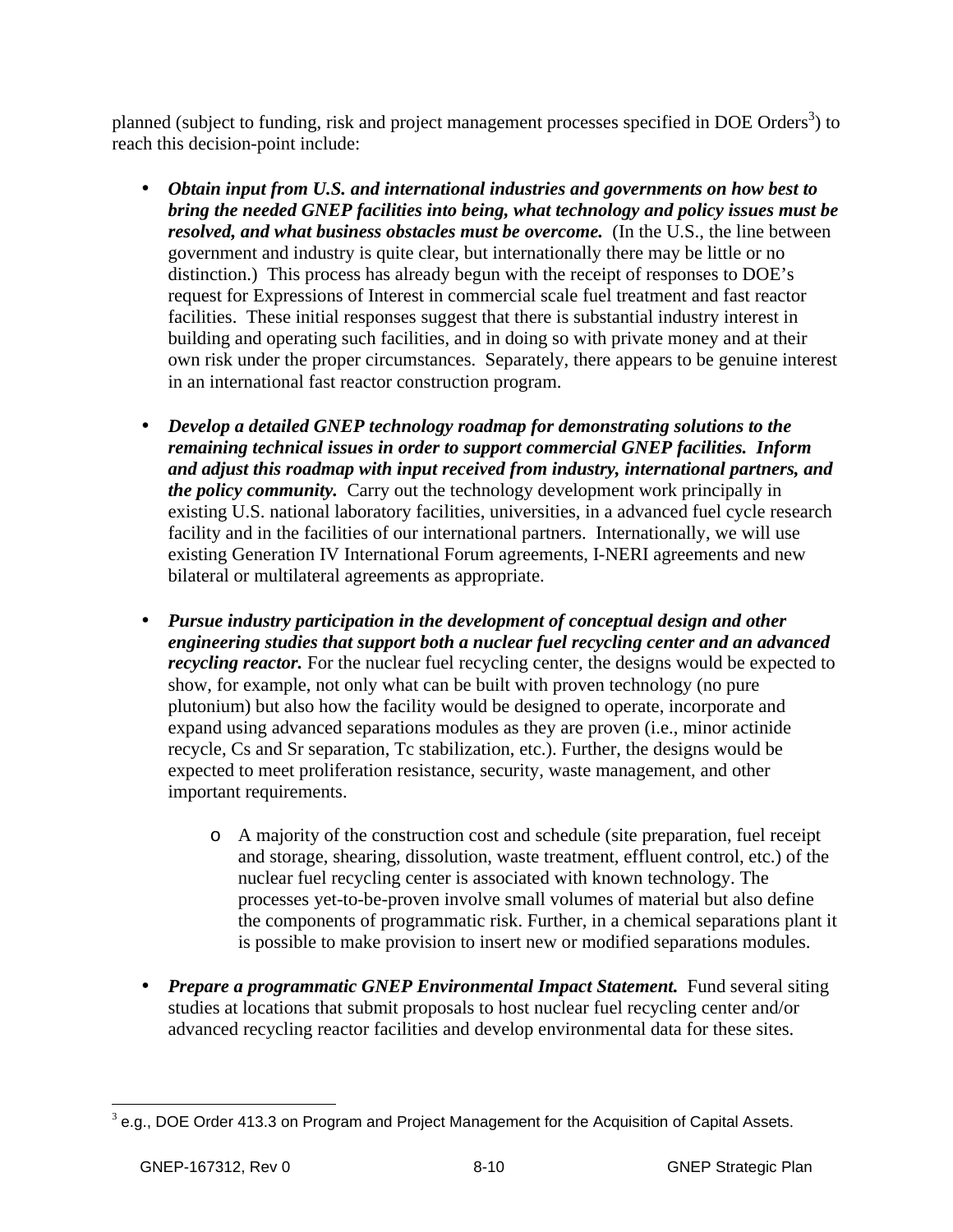- *No later than June of 2008, prepare a decision package for the Secretary of Energy to proceed with a government-industry partnership to build a nuclear fuel recycling center and a prototype advanced recycling reactor*, assuming that:
	- o A credible technology pathway has been developed and satisfactory progress has been made in its implementation;
	- o a credible business plan exists;
	- o there is reason to believe that a government-private partnership can be formed to build the GNEP facilities that is in the best interests of all parties;
	- o relevant NEPA requirements are satisfied; and
	- o nonproliferation criteria are defined and met.

In addition, an advanced fuel cycle research facility would be built on a government site to serve as a long-term center of excellence for developing transmutation fuels and improving fuel recycle technology. Further, in parallel with the design and construction of this facility, we should be well along in the development of a program of advanced simulation and modeling for the nuclear fuel cycle and reactor design that has the potential to revolutionize the way the next generation of facilities, beyond GNEP, are designed, built and regulated.

# **3.0 Conclusion**

In sum, we propose to proceed in parallel to: (1) build and operate nuclear fuel recycling center and advanced recycling reactor facilities using the latest commercial technology available after final designs are validated (as soon as possible after the Secretary of Energy's decision in 2008), and (2) continue an aggressive R&D program to complete development of advanced spent fuel separations techniques and transmutation fuel fabrication and recycle technologies and develop validated simulation and computation techniques to advance the development and approval of fuel cycle technology. The parallel activities will have strong cross-connections with industryrequested technical information provided by R&D according to the technology roadmap.

A nuclear fuel recycling center would be designed to incorporate the advanced separations and fuel fabrication modules, with construction scale paced by success in the R&D validating these modules and the prospect for use of separated product as fuel in fast reactors. The output of a nuclear fuel recycling center would be fuel including transuranics for fast spectrum reactors. It would not produce MOX for Light Water Reactors. Once the nuclear fuel recycling center is approved to accept spent fuel, shipments of fuel could begin from utilities, which would be a significant step in providing confidence in our nation's ability to meet its nuclear waste management responsibilities.

A prototypical advanced recycling reactor would aim to reduce capital and operating costs in order to economically produce electricity while consuming plutonium and other transuranics. R&D would continue on technology for recycling used transmutation fuel for further burning in